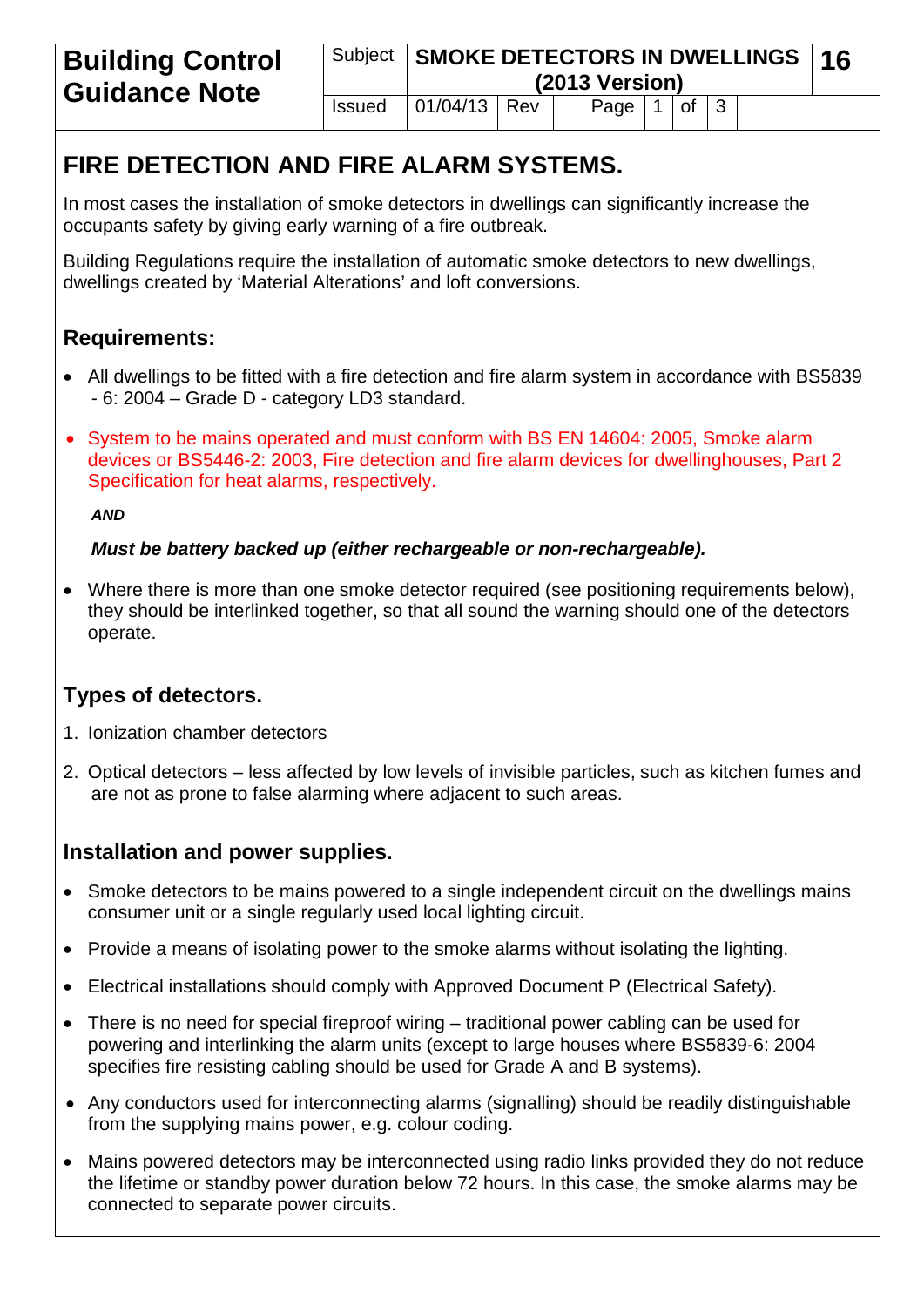| <b>Building Control</b><br><b>Guidance Note</b> |               | Subject   SMOKE DETECTORS IN DWELLINGS   016 |  |  |                         |  |  |  |  |
|-------------------------------------------------|---------------|----------------------------------------------|--|--|-------------------------|--|--|--|--|
|                                                 | <b>Issued</b> | $ 01/04/13 $ Rev                             |  |  | $ $ Page $ 2 $ of $ 3 $ |  |  |  |  |

#### **Positioning of smoke and heat detectors / alarms.**

Detailed guidance is given in BS5839-6: 2004, but typical positions are as follows:

- Position in circulation areas on every floor of the dwelling positioned between the sleeping spaces and places where a fire is likely to start e.g. living room / kitchen and yet be close enough to the bedroom doors to effectively wake sleeping occupants.
- Smoke detectors should be positioned so that there is one within 7.5m of every habitable room door and a minimum of 1 smoke detector in every storey of the dwelling.
- If your kitchen is not separated from the stairways or circulation routes by a suitable door, then you must also install a compatible heat detector in the kitchen, interlinked with the other smoke detectors positioned as above in the circulation routes.
- All heat and smoke detectors are to be interlinked so all operate an alarm if one is triggered.
- Smoke detectors should preferably be fitted to the ceiling in a central position and at least 300mm from any wall or light fitting. Check the manufacturers instructions carefully when deciding where to position them – particularly if you are going to mount them on the wall. Wall mounted detectors should generally be fixed between 150mm and 300mm below the ceiling.
- Smoke detectors should not be fixed directly above heaters, air conditioning units, ducted heat outlets, or in bathrooms, showers, cooking areas or garages, where steam, condensation or fumes could cause false alarms to occur.
- Do not fit very hot or very cold areas e.g. boiler rooms or unheated porches, where air currents may move smoke away from the detector before it activates.
- Always position your detectors so that they can easily be maintained, cleaned and tested so don't position them over stairs etc.

#### **Maintenance.**

Always maintain, clean and test your smoke detectors regularly as directed by the manufacturers instructions.

#### **LARGE HOUSES (i.e. more than 1 storey and any storey exceeds 200m2)**

- a) Large dwellings of 2 storeys (excluding basements) to have fire detection / alarm system of Grade B - Category LD3 (BS 5839-6: 2004)
- b) Large dwellings of 3 or more storeys (excluding basements) to have fire detection / alarm system of Grade A - Category LD2 (BS 5839-6: 2004)

## **MATERIAL ALTERATIONS.**

Where a material alteration provides rooms above ground floor level or where they are provided to ground floor level and there is no final exit from the new room, a fire detection / fire alarm system should be installed.

**Smoke detectors are required to be provided in circulation spaces as for new dwelling houses.**